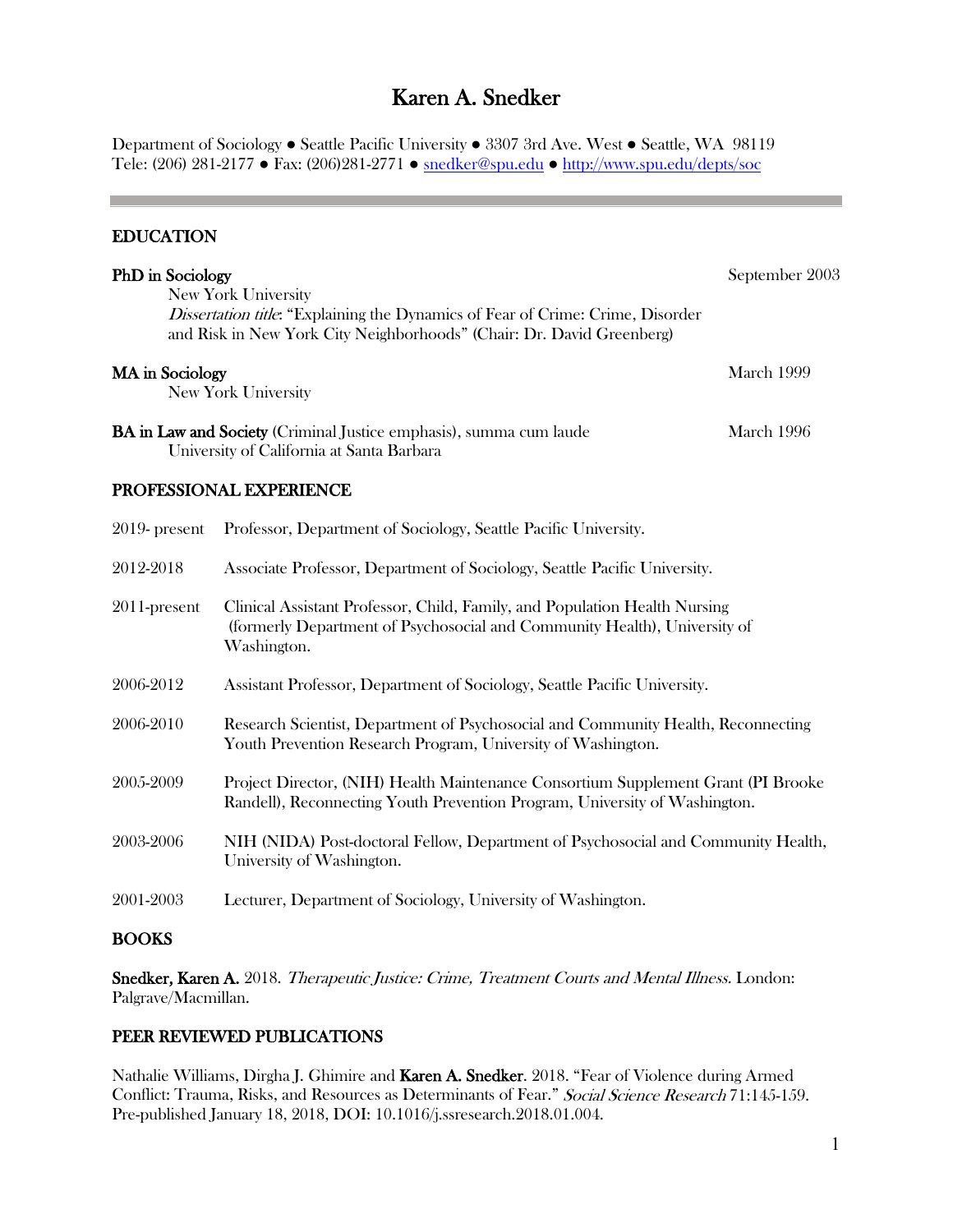Snedker, Karen A., Lindsey Beach and Katie Corcoran. 2017. "Beyond the 'Revolving Door'? Incentives and Criminal Recidivism in One Mental Health Court." Criminal Justice and Behavior 44:1141-1162. Prepublished June 7, 2017, DOI: 10.1177/0093854817708395.

McKinney, Jennifer and Karen A. Snedker. 2017. "Hosting a Tent City: Student Engagement and Homelessness." Teaching Sociology 45(3):252-259. Pre-published February 1, 2017, DOI: 10.1177/0092055X17694908.

Snedker, Karen A. and Jerald R. Herting. 2016. "Adolescent Mental Health: Neighborhood Stress Effects on Emotional Distress." Youth & Society 48(5):695-715. Pre-published December 4, 2013, DOI: 10.11777/0044118X13512335.

Snedker, Karen A. 2016. "Unburdening Stigma: Identity Repair through Rituals in the Mental Health Court." Society and Mental Health 6(1): 36-55. Prepublished. August 5, 2015, DOI: 10.1177/2156869315598203.

Snedker, Karen A. 2015. "Neighborhood Conditions and Fear of Crime: A Reconsideration of Sex Differences." Crime & Delinquency 61(1): 45-70. Prepublished. December 3, 2010, DOI: 10.1177/0011128710392003.

Snedker, Karen A., Jerald R. Herting and Emily Walton. 2013. "Neighborhood Resources and Adolescent Health and Risk Behaviors." Pp. 215-229 in Applied Demography and Public Health edited by N. Hoque, M. McGehee, and B. Bradshaw. New York: Springer.

Snedker, Karen A. and Carole Hooven. 2013. "Neighborhood Perceptions and Emotional Well-being in Young Adulthood." Journal of Child and Adolescent Psychiatric Nursing 26(1): 62-73.

Snedker, Karen A. 2012. "Explaining the Gender Gap in Fear of Crime: Risk Assessment and Differential Vulnerability among New York City Residents." Feminist Criminology 7(2): 75-111.

Hooven, Carole, Karen A. Snedker and Elaine Adams Thompson. 2012. "Suicide Risk at Young Adulthood: Continuities and Discontinuities from Adolescence." Youth & Society 44(4): 524-547.

Bailey, Amy K. and Karen A. Snedker. 2011. "Practicing What They Preach? Lynching and Religion in the American South 1890 - 1929." American Journal of Sociology 117(3): 844-887.

Hooven, Carole, Jerald R. Herting and Karen A. Snedker. 2010. "Long-term Effects of a Suicide Risk Prevention Program: Altering Trajectories of Risk from Adolescence to Early Adulthood." American Journal of Health Behavior 34(6): 721-736.

Snedker, Karen A., Jerald R. Herting and Emily Walton. 2009. "Neighborhood Contextual Effects and Adolescent Substance Use: Exploring the Moderating Role of Neighborhoods." Social Science Quarterly 90(5): 1272-1297.

Snedker, Karen A. 2006. "Altruistic and Vicarious Fear of Crime: Fear for Others and Gendered Social Roles." Sociological Forum 21(2): 163-195.

#### CHAPTERS AND OTHER PUBLICATIONS

Snedker, Karen A. 2022. "Mental Health Courts." Pp. 659-684 in Handbook of Issues in Criminal Justice Reform in the United States, edited by Cynthia Calkins and Elizabeth L. Jeglic. New York: Springer.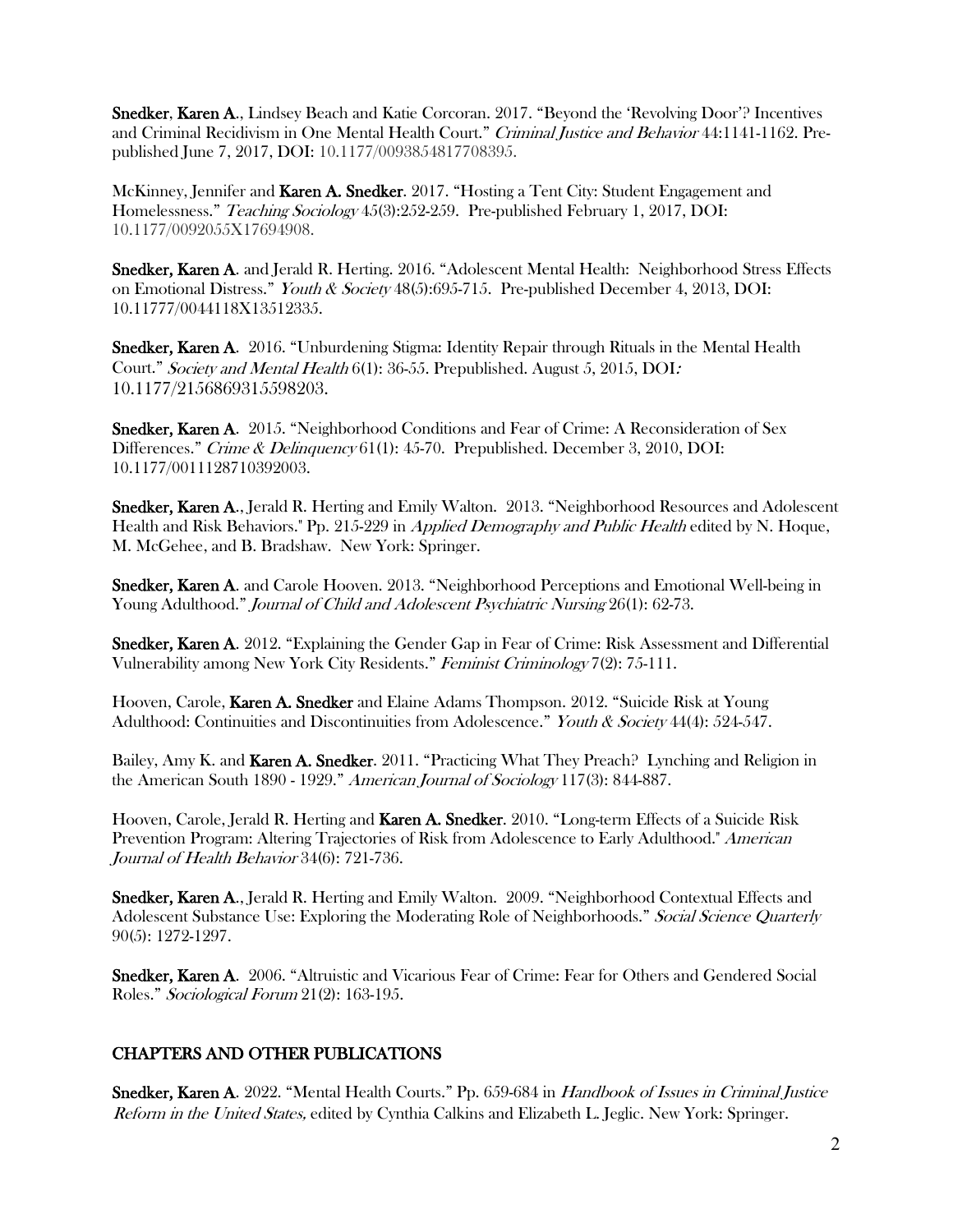Snedker, Karen A. Forthcoming. "Therapeutic Jurisprudence in Practice: Applying Goffman's Dramaturgical Approach to Mental Health Courts." in *Justice Outsourced*, edited by Kelly Frailing and Michael Perlin. Philadelphia: Temple University Press.

Snedker, Karen A. 2009. "Altrusitic Fear." Pp. 39-42. *Encyclopedia of Criminological Theory, Vol.1* edited by Pamela Wilcox and Frank Cullen. Thousand Oaks, CA: Sage Publications.

Snedker, Karen A. and Jerald R. Herting. 2008. "The Spatial Context of Adolescent Alcohol Use: Assessing the Role of Alcohol Availability and Neighborhood Disadvantage." Pp. 45-65 in Geography and Drug Addiction, edited by Y.F. Thomas, D. Richardson, and I. Cheung. New York: Springer.

Snedker, Karen. 2002. "Fear of Crime." Pp. 679-684 in *Encyclopedia of Crime and Punishment, Vol.4*, edited by David Levinson. Thousand Oaks, CA: Sage Publications.

# PUBLIC SOCIOLOGY

Snedker, Karen A. 2018. "Why the UK needs a separate justice system for people with mental illness." The Conversation. July 5. [https://theconversation.com/why-the-uk-needs-a-separate-justice-system-for-people](https://theconversation.com/why-the-uk-needs-a-separate-justice-system-for-people-with-mental-illness-98364)[with-mental-illness-98364.](https://theconversation.com/why-the-uk-needs-a-separate-justice-system-for-people-with-mental-illness-98364)

Snedker, Karen A. and Jennifer McKinney. 2018. "Four Myths about Homelessness: Voices from a Tent City." The Conversation. June 5. [https://theconversation.com/four-myths-about-homelessness-voices-from](https://theconversation.com/four-myths-about-homelessness-voices-from-a-tent-city-96943)[a-tent-city-96943.](https://theconversation.com/four-myths-about-homelessness-voices-from-a-tent-city-96943)

Snedker, Karen A. and Jennifer McKinney. 2018. "Hosting a Homeless Encampment Changed our University." Chronicle of Higher Education. May 11, B32-B33.

McKinney, Jennifer and Karen Snedker. 2016. "From Charity to Change." Contexts. Spring: 80-82.

#### MANUSCRIPTS IN PROGRESS

"Counting Tents: Faculty-Student Collaboration in Real-World Projects." Under review at Teaching Sociology (Coauthored with Andria Fredriks and Emily Nye, Seattle Pacific University alumnae).

Roofless: Homelessness and the Rise of Tent Cities. Book project. (Coauthored with Jennifer McKinney, Seattle Pacific University).

"Park your Privilege at the Tents: Encountering a Tent City on Campus." Being prepared for submission to Christian Scholars Review (Coauthored with Jennifer McKinney, Seattle Pacific University)

#### MAJOR CONFERENCE PRESENTATIONS (last 10 years)

"To Lead without Leading: The Role of Judges in Collaborative Treatment Courts." Paper presented at the Annual Conference of the American Society of Criminology, Philadelphia, November 2017.

"'We are Homeless, not Helpless': Voices from Inside a Tent Encampment." Paper presented at the Annual Conference of the American Sociological Association, Seattle, August 2016. (With Jennifer McKinney)

"Rituals, Stigma and Mental Health Courts." Paper presented at the Annual Conference of the American Sociological Association, San Francisco, August 2014.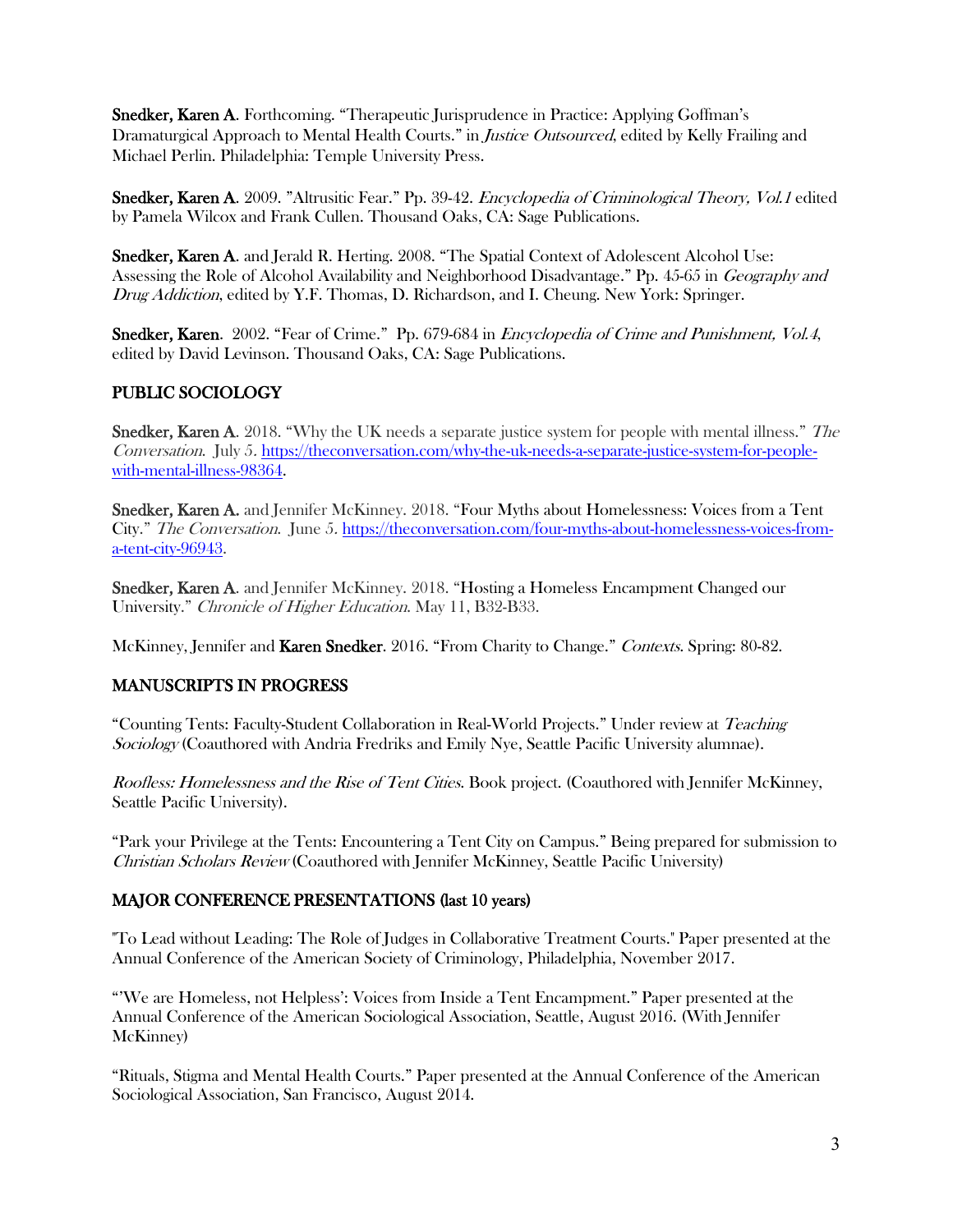"Revisiting Hirschi's Social Control Theory: Examining Social Bonds and Delinquent Behavior among Youth." Paper presented at the Annual Conference of the American Sociological Association, Denver, August 2012. (With Erin Powers and David Pettinicchio).

"Neighborhood Effects on Adolescent Health and Risk Behaviors." Paper presented at the Annual Conference of the Population Association of America, Dallas, TX, April 2010. (With Jerald R. Herting and Emily C. Walton).

# EXTERNAL GRANTS AND FELLOWSHIPS

| Oct. 2006         | National Institute on Mental Health (NIMH) Small Grant Program (R03)<br>Project title "Effect of Social Context on Adolescent Distress" (\$100,000)<br>(Co-PI Jerald R. Herting)                                                            |
|-------------------|---------------------------------------------------------------------------------------------------------------------------------------------------------------------------------------------------------------------------------------------|
| Sept. 2006        | National Institute on Drug Abuse (NIDA) Small Grant Program (R03)<br>Project title "The Impact of Neighborhood Context on Substance Abuse" (\$100,000)<br>(Co-PI Jerald R. Herting)                                                         |
| March 2005        | University of Washington School of Nursing, Office of Nursing Research, Research and<br>Intramural Funding Program (RIFP)<br>Project Title "The Effects of Community Context on Adolescent Distress" (\$4,191) (Co-PI<br>Jerald R. Herting) |
| <b>J</b> une 2004 | University of Washington Alcohol and Drug Abuse Institute Small Grant<br>Project Title "Does Neighborhood Context Matter? Evaluating the Impact of Local<br>Context on Substance Abuse among Youth" (\$20,000) (PI Jerald R. Herting)       |
| Sept. 2001        | National Science Foundation Dissertation Improvement Grant<br>Project Title "Explaining the Dynamics of Fear of Crime: Crime, Risk and Social Structure<br>in New York City Neighborhoods" (\$7,500)                                        |

## PROFESSIONAL AWARDS

- Nov. 2003 Rockefeller Graduate Student Award, Social Science History Association
- August 2003 Award for Best Graduate Student Paper in Crime and Juvenile Delinquency, Society for the Study of Social Problems

## AREAS OF SPECIALIZATION

Urban Sociology, Criminology, Criminal Justice, Law, Mental Health

## COURSES TAUGHT

Introduction to Sociology, Urban Sociology, Homelessness in America, Police & Communities, Prisons & Corrections, Alternative Justice, Law and Injustice and Social Change, Criminology, Youth and Risk, Urban Ethnography, Women and Crime, Mental Illness & Society, Methods of Research in Nursing (UW graduate)

#### REVIEWER